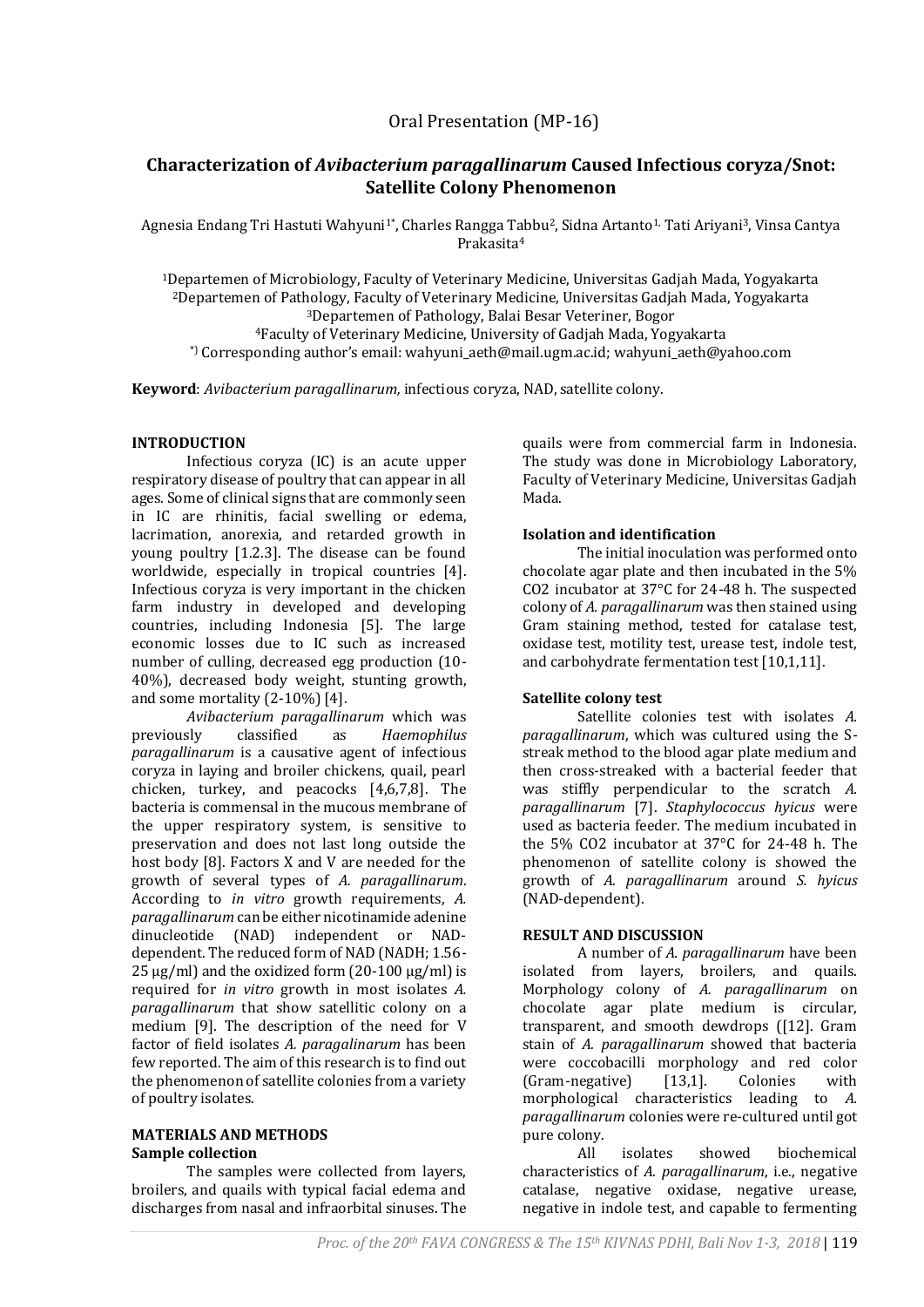all carbohydrate that used, which are also reported by Blackall and Soriano [7]. In this study, two of five isolates from quails showed low fermentation of lactose, while one of four isolates from layer showed negative fermentation of sorbitol. The same results were reported by Akhter *et al.* [1] and Akhtar *et al.* [14], that ability of fermenting lactose and sorbitol is variable.

The colony which identified as *A. paragallinarum* in biochemist test was cultured to blood agar plate medium and added with *Staphyococcus hycus* as bacterial feeder [15,16]. The *A. paragallinarum* that needs V factor would grow alongside the bacteria feeder and form satellite colony [4,6,8,17], while some *A. paragallinarum* species could grow even without V factor. The addition of *Staphyococcus hycus* onto BAP medium in this study showed that *A. paragallinarum* isolates from layer were NADdependent (100%), while NAD-independent isolates of *A. paragallinarum* detected from broiler (80%) and quail (100%). Characteristic of NADindependent colony had bigger size (1-2 mm) compared with NAD-dependent colony and did not show any satellite colony [18].

| Isolate  | $\overline{\mathfrak{c}}$ | M           | U                        | I                        | L         | M         | M           | S              | N  |
|----------|---------------------------|-------------|--------------------------|--------------------------|-----------|-----------|-------------|----------------|----|
| /Host    | /                         |             |                          |                          |           | ı         | $\mathbf n$ |                | A  |
|          | $\bf{0}$                  |             |                          |                          |           |           |             |                | D  |
| 1/Laye   | $\frac{1}{2}$             | N           | $\overline{\phantom{0}}$ | $\overline{a}$           | $\ddot{}$ | $\ddot{}$ | $+$         | $\ddot{}$      | D  |
| r        | /-                        | M           |                          |                          |           |           |             |                |    |
| 2/       |                           | N           | $\overline{\phantom{0}}$ | $\overline{a}$           | $\ddot{}$ | $\ddot{}$ | $\ddot{}$   | $\overline{a}$ | D  |
| Layer    | $\sqrt{2}$                | М           |                          |                          |           |           |             |                |    |
| 3/       |                           | N           | $\overline{\phantom{0}}$ | $\overline{a}$           | $\ddot{}$ | $\ddot{}$ | $\ddot{}$   | $\ddot{}$      | D  |
| Layer    | /-                        | M           |                          |                          |           |           |             |                |    |
| 4/       |                           | $\mathbf N$ | $\overline{a}$           | $\overline{a}$           | $\ddot{}$ | $\ddot{}$ | $\ddot{}$   | $+$            | D  |
| Layer    | /-                        | M           |                          |                          |           |           |             |                |    |
| 5/Broil  |                           | N           | $\overline{a}$           | $\overline{\phantom{0}}$ | $\ddot{}$ | $\ddot{}$ | $+$         | $+$            | D  |
| er       | /-                        | M           |                          |                          |           |           |             |                |    |
| 6/Broil  |                           | N           | $\overline{a}$           | $\overline{a}$           | $\ddot{}$ | $\ddot{}$ | $\ddot{}$   | $+$            | ID |
| er       | /-                        | M           |                          |                          |           |           |             |                |    |
| 7/Broil  |                           | N           |                          | $\overline{a}$           | $\ddot{}$ | $\ddot{}$ | $\ddot{}$   | $\ddot{}$      | ID |
| er       | /-                        | M           |                          |                          |           |           |             |                |    |
| 8/Broil  |                           | N           |                          | $\overline{a}$           | $\ddot{}$ | $\ddot{}$ | $\ddot{}$   | $+$            | ID |
| er       | /-                        | M           |                          |                          |           |           |             |                |    |
| 9/Quai   |                           | N           | $\overline{\phantom{0}}$ | $\overline{a}$           | $\ddot{}$ | $\ddot{}$ | $\ddot{}$   | $\ddot{}$      | ID |
| 1        | /-                        | M           |                          |                          |           |           |             |                |    |
| 10/Qu    |                           | N           | $\overline{a}$           | $\overline{a}$           | $\ddot{}$ | $+$       | $+$         | $\ddot{}$      | ID |
| ail      | $\sqrt{2}$                | M           |                          |                          |           |           |             |                |    |
| 11/Qu    |                           | N           | $\overline{\phantom{0}}$ | $\overline{a}$           | $\ddot{}$ | $\ddot{}$ | $\ddot{}$   | $\ddot{}$      | ID |
| ail      | $\frac{1}{2}$             | M           |                          |                          | $\ast$    |           |             |                |    |
| $12$ /Qu | $\overline{a}$            | N           | $\overline{\phantom{0}}$ |                          | $\ddot{}$ | $\ddot{}$ | $\ddot{}$   | $\ddot{}$      | ID |
| ail      | /-                        | M           |                          |                          |           |           |             |                |    |
| 13/Qu    |                           | N           | $\overline{\phantom{0}}$ | $\overline{\phantom{0}}$ | $\ddot{}$ | $+$       | $+$         | $\ddot{}$      | ID |
| ail      | /-                        | М           |                          |                          | $\ast$    |           |             |                |    |

**C**=catalase; **O**xidase; **M**=motility; **U**=urease; **I**=Indole; **L**=lactose, **Ml**=maltose; **Mn**=mannitol; **S**=sorbitol; **NM**=non-motil; **D**=NAD-dependent; **ID**=NAD-independent; **NAD**= Requirement for factor V (NAD)**; \***low fermentation.

Previous study report that NAD-independent isolates have more virulence level compared to NAD-dependent, because that isolates may have an ability to avoid host immune responses. It may also cause vaccine failure if the vaccine based on NADdependent *A. paragallinarum* strain [16,19].



**Figure 1.** (A) Isolate *A. paragallinarum* (a) origin from layer grow alongside the *S. hycus* (b) and form satellite colony. (B) Isolate *A. paragallinarum* (a) origin from broiler growing spread not only alongside the *S. hycus*(b), but also on the medium surface.

# **CONCLUSION**

In this study showed that *A. paragallinarum* isolates from layer were NADdependent (100%), isolates from broiler were NAD-independent (80%), and isolates from quail were NAD-independent (100%). Determination of NAD dependency properties is very important for the determination vaccine isolates used for prevention of infectious coryza.

#### **ACKNOWLEDGMENTS**

We would like to thank the Directorate of Research and Community Service, General Directorate of Higher Education, Education, and Cultural Ministry that kindly granted us the Higher Education Research Fund 2018.

#### **REFERENCES**

[1] Akhter, S., Ali, M., Das, P.M. and Hossain, M.M. 2013. Isolation and identification of *Avibacterium paragallinarum*, the causal agent of Infectious Coryza (IC) from layer